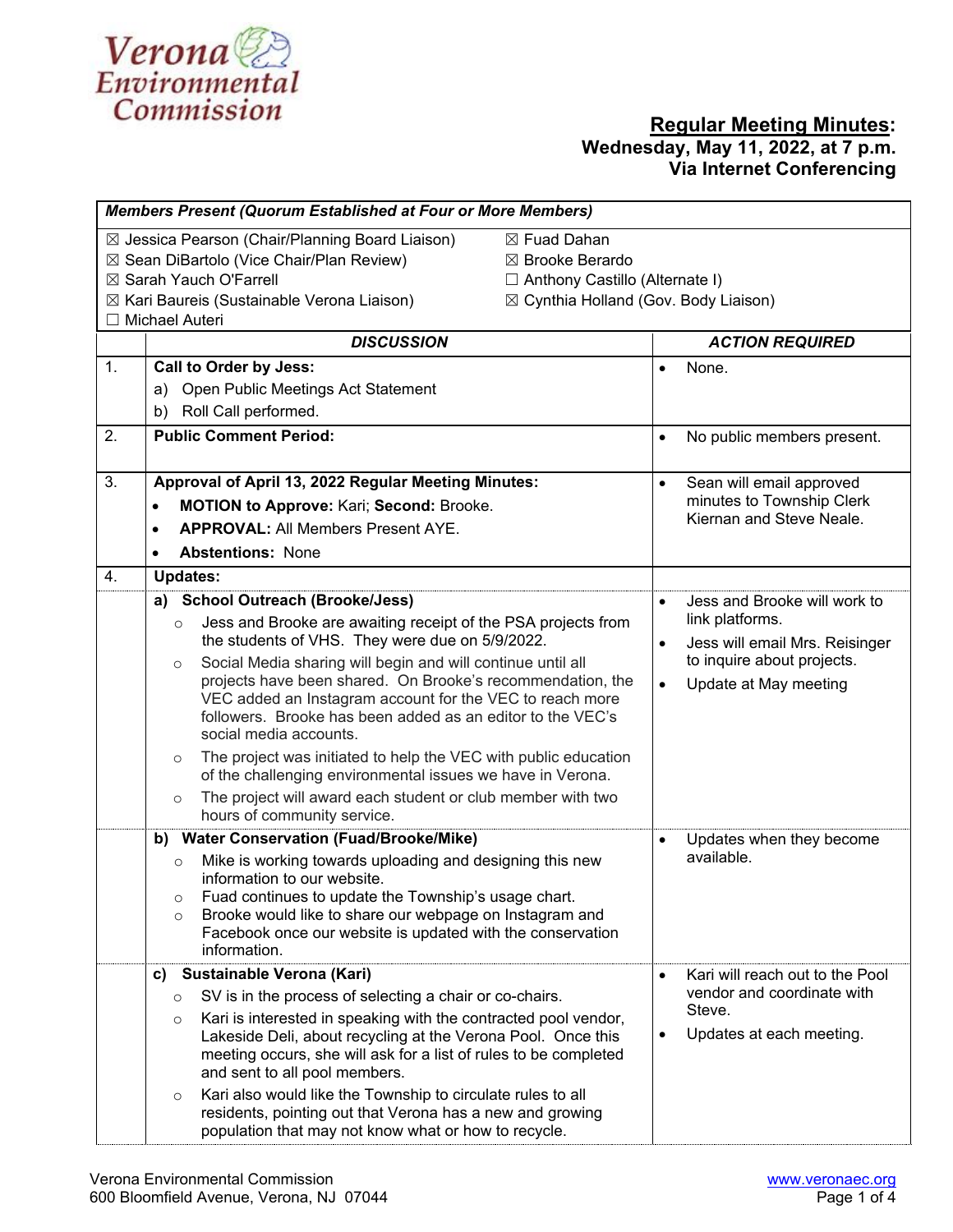

|    | d)      | <b>Stormwater Webinar (Tabled)</b>                                                                                                        | $\bullet$ | Follow up at when more                                       |
|----|---------|-------------------------------------------------------------------------------------------------------------------------------------------|-----------|--------------------------------------------------------------|
|    |         | Sean will be preparing a Stormwater webinar for later this<br>$\circ$                                                                     |           | information becomes available.                               |
|    |         | year.                                                                                                                                     |           |                                                              |
|    | e)      | <b>Upcoming Cleanup Events.</b>                                                                                                           | $\bullet$ | Mike and Sean will create e-                                 |
|    |         | VEC members suggested additional cleanup events<br>$\circ$                                                                                |           | flyer and signup list for<br>volunteers.                     |
|    | $\circ$ | throughout the Spring and Summer<br>In addition to our Annual Peckman Cleanup on 6/4/2022,                                                |           |                                                              |
|    |         | suggestions were made for                                                                                                                 |           |                                                              |
|    |         | a) 5/21/2022: West Essex Trail Cleanup.                                                                                                   |           |                                                              |
|    |         | b) 7/16/2022: Park Place Peckman River Cleanup (accessible                                                                                |           |                                                              |
|    | $\circ$ | at the unpaved parking lot adjacent to the HB track)<br>VEC members were polled as to their availability to help with                     |           |                                                              |
|    |         | these events.                                                                                                                             |           |                                                              |
|    | $\circ$ | Jess suggests that VEC members can take the lead on                                                                                       |           |                                                              |
|    |         | cleanups.                                                                                                                                 |           |                                                              |
| 6. |         | <b>Ordinance Updates</b>                                                                                                                  |           |                                                              |
|    |         | a) RSIS Council Resolution:                                                                                                               |           | None.                                                        |
|    | $\circ$ | The Council briefly discussed this issue, and the resolution<br>passed at the 4/25/2022 Council Agenda.                                   |           |                                                              |
|    | $\circ$ | The Resolution was to be forwarded to Governor Murphy, Lt.                                                                                |           |                                                              |
|    |         | Gov. Oliver, Senate Pres. Scutari, Assy. Speaker Coughlin,<br>NJDEP Commissioner LaTourette and the League of                             |           |                                                              |
|    |         | Municipalities.                                                                                                                           |           |                                                              |
|    | $\circ$ | The next NJ Site Improvement Advisory Board Meeting is                                                                                    |           |                                                              |
|    |         | scheduled for 6/16/2022.                                                                                                                  |           |                                                              |
|    |         | b) Recommended Planting Ordinance:                                                                                                        | $\bullet$ | Updates as they become                                       |
|    | $\circ$ | The Town Council discussed this Zoning Code update in new<br>business at their 4/25,2022 and 5/9/2022 meetings.                           |           | available.                                                   |
|    | $\circ$ | The Ordinance will be introduced at the 5/23/2022 Town Council<br>Meeting.                                                                |           |                                                              |
|    | $\circ$ | The VEC will review the list, annually, in January, and send any                                                                          |           |                                                              |
|    |         | changes and or updated recommendations to the Town Council<br>by February 1 <sup>st</sup> of each calendar year. If no changes exist, the |           |                                                              |
|    |         | VEC will send a memo to the Town Council stating that no                                                                                  |           |                                                              |
|    |         | changes are recommended.                                                                                                                  |           |                                                              |
|    |         | c) Mini Cell Towers: (Tabled)                                                                                                             |           | Updates as they become                                       |
|    | $\circ$ | Pending introduction.                                                                                                                     |           | available.                                                   |
|    | d)      | <b>Tree Ordinance Updates: (Tabled)</b>                                                                                                   | $\bullet$ | Updates as they become                                       |
|    | $\circ$ | Pending introduction for discussion in new business by the<br>Council.                                                                    |           | available.                                                   |
| 7. |         | Plan Review (Plan Review Committee (PRC))                                                                                                 |           |                                                              |
|    | a)      | 17 Parkhurst Place                                                                                                                        | $\bullet$ | VEC PRC memo was emailed                                     |
|    | $\circ$ | The Applicant proposes to divide a 100-foot-wide property into                                                                            |           | to the appropriate Board<br>Secretary prior to this meeting. |
|    | $\circ$ | two non-conforming 54-foot-wide properties in an R-70 Zone.<br>The proposed building coverage on the developed lot will be                |           |                                                              |
|    |         | 20.2% when 20% is the maximum allowable. Additionally, each                                                                               |           |                                                              |
|    |         | lot is required to contain $8,400$ ft <sup>2</sup> of area and each is proposed                                                           |           |                                                              |
|    |         | to contain $5,407$ ft <sup>2</sup> .                                                                                                      |           |                                                              |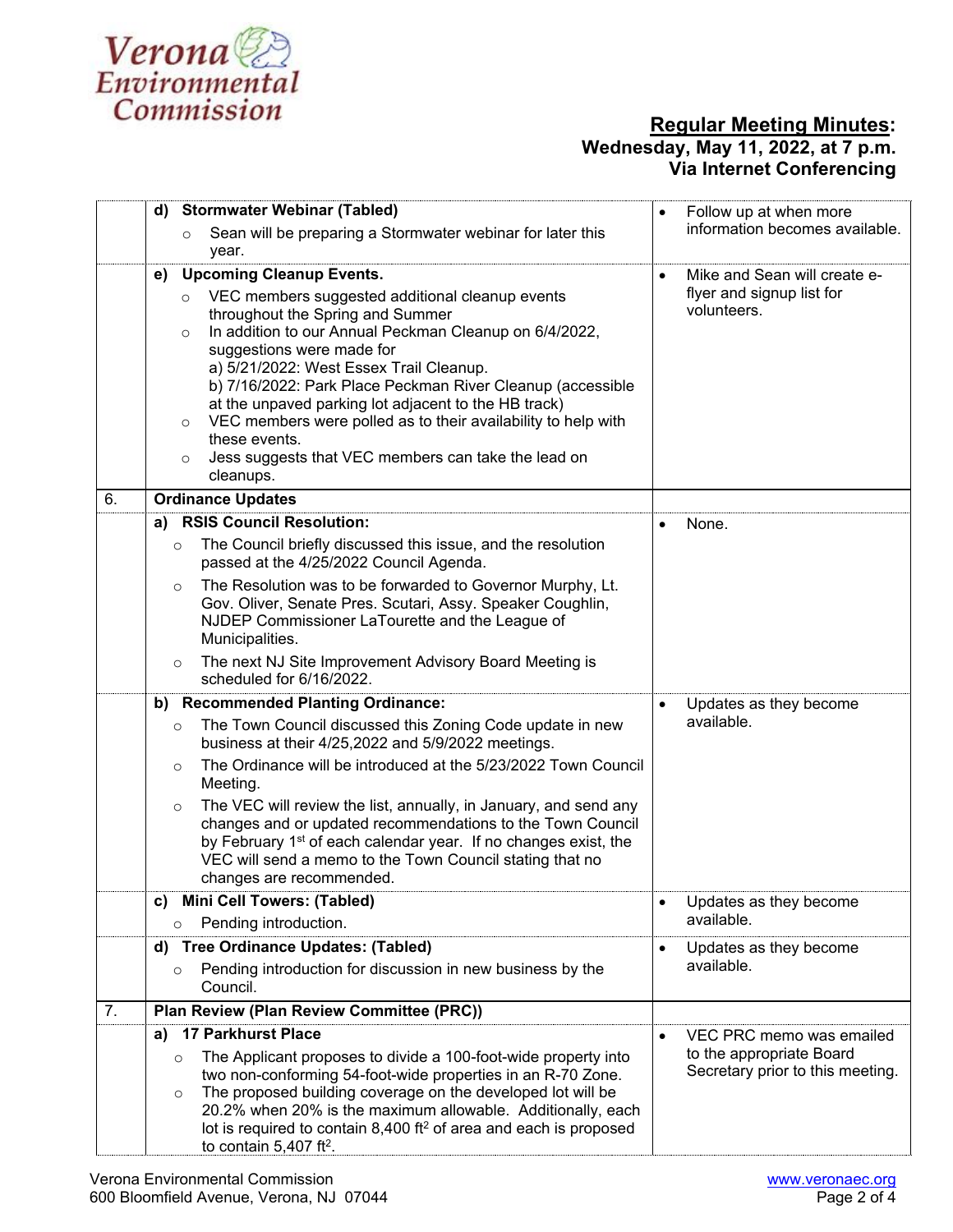

|    | The driveway appears to be bisected, leaving each proposed<br>$\circ$<br>property without a usable driveway.                                                                                                                                                                                                                                                                                                                                                                                                                                                                                                                                                                                                                                   |                                                                  |
|----|------------------------------------------------------------------------------------------------------------------------------------------------------------------------------------------------------------------------------------------------------------------------------------------------------------------------------------------------------------------------------------------------------------------------------------------------------------------------------------------------------------------------------------------------------------------------------------------------------------------------------------------------------------------------------------------------------------------------------------------------|------------------------------------------------------------------|
|    | Several large, healthy, trees exist on the proposed vacant lot.<br>$\circ$<br>The Applicant should detail plans for replacement.                                                                                                                                                                                                                                                                                                                                                                                                                                                                                                                                                                                                               |                                                                  |
|    | MOTION to approve VEC PRC Memo 17 Parkhurst Place<br>$\circ$<br>Subdivision: Jess; Second: Sarah;                                                                                                                                                                                                                                                                                                                                                                                                                                                                                                                                                                                                                                              |                                                                  |
|    | Abstentions: None.<br>$\circ$<br><b>APPROVAL: All other Members Present AYE.</b><br>$\Omega$                                                                                                                                                                                                                                                                                                                                                                                                                                                                                                                                                                                                                                                   |                                                                  |
|    | b) 756 Bloomfield Avenue                                                                                                                                                                                                                                                                                                                                                                                                                                                                                                                                                                                                                                                                                                                       | VEC PRC memo was emailed                                         |
|    | The Applicant proposes to add a 2 <sup>nd</sup> floor, containing three<br>$\circ$                                                                                                                                                                                                                                                                                                                                                                                                                                                                                                                                                                                                                                                             | to the appropriate Board                                         |
|    | apartments to a building in the MR Zone. Requested variances<br>include those for exceeding maximum allowable improved lot<br>coverage, building coverage, front yard, side yard and rear yard<br>setbacks, as well as parking requirements and open space<br>requirements.<br>The PRC recommended testimony be given to describe where<br>$\circ$<br>downspouts will send runoff.<br>Recommend that because the structure is over the allowable<br>$\circ$<br>improved lot coverage by over $35\%$ (1,400 ft <sup>2</sup> ) that green roof<br>stormwater management be considered, or alternate methods<br>of green infrastructure, as a condition of approval.<br><b>MOTION to approve VEC PRC Memo 756 Bloomfield</b><br>$\circ$           | Secretary prior to this meeting.                                 |
|    | Avenue: Sean; Second: Sarah;                                                                                                                                                                                                                                                                                                                                                                                                                                                                                                                                                                                                                                                                                                                   |                                                                  |
|    | <b>Abstentions: Jess.</b><br>$\circ$                                                                                                                                                                                                                                                                                                                                                                                                                                                                                                                                                                                                                                                                                                           |                                                                  |
|    | <b>APPROVAL: All other Members Present AYE.</b><br>$\circ$                                                                                                                                                                                                                                                                                                                                                                                                                                                                                                                                                                                                                                                                                     |                                                                  |
|    | 770 Bloomfield Avenue<br>C)                                                                                                                                                                                                                                                                                                                                                                                                                                                                                                                                                                                                                                                                                                                    | VEC PRC memo was emailed                                         |
|    | The Applicant proposes to add a horizontal addition and a 2 <sup>nd</sup><br>$\circ$<br>story to a 1-story building for a non-permitted use of a storage<br>facility.<br>Variances include a C-4 Use variance, as well as exceeding<br>$\circ$<br>maximum allowable coverage, front yard, side yard, and rear<br>yard setbacks and parking requirements.<br>The PRC recommended considerations for a green roof to<br>$\circ$<br>mitigate stormwater runoff and to potentially install swales at<br>ground level to mitigate roof leader runoff.<br><b>MOTION to approve VEC PRC Memo 770 Bloomfield</b><br>$\circ$<br>Avenue: Sean; Second: Brooke;<br><b>Abstentions: Jess.</b><br>O<br><b>APPROVAL: All other Members Present AYE.</b><br>O | to the appropriate Board<br>Secretary prior to this meeting.     |
|    | d) 50 Grove Avenue                                                                                                                                                                                                                                                                                                                                                                                                                                                                                                                                                                                                                                                                                                                             | VEC PRC memo was emailed<br>$\bullet$                            |
|    | The Applicant proposes to add a 2-story home addition that will<br>$\circ$<br>exceed total allowable lot coverage.                                                                                                                                                                                                                                                                                                                                                                                                                                                                                                                                                                                                                             | to the appropriate Board<br>Secretary prior to this meeting.     |
|    | The PRC recommended considerations for a green<br>$\circ$                                                                                                                                                                                                                                                                                                                                                                                                                                                                                                                                                                                                                                                                                      |                                                                  |
|    | infrastructure to mitigate stormwater runoff.<br><b>MOTION to approve VEC PRC Memo 50 Grove Avenue:</b><br>$\circ$<br>Jess; Second: Kari;                                                                                                                                                                                                                                                                                                                                                                                                                                                                                                                                                                                                      |                                                                  |
|    | <b>Abstentions: None.</b><br>O<br><b>APPROVAL: All other Members Present AYE.</b>                                                                                                                                                                                                                                                                                                                                                                                                                                                                                                                                                                                                                                                              |                                                                  |
| 7. | $\circ$<br><b>New Business</b>                                                                                                                                                                                                                                                                                                                                                                                                                                                                                                                                                                                                                                                                                                                 |                                                                  |
|    | <b>Nomination of Chair</b>                                                                                                                                                                                                                                                                                                                                                                                                                                                                                                                                                                                                                                                                                                                     |                                                                  |
|    | a)<br>It is statutory that the Mayor appoints the Chairperson of the<br>$\circ$                                                                                                                                                                                                                                                                                                                                                                                                                                                                                                                                                                                                                                                                | An email with VEC<br>$\bullet$<br>recommendations for Chair will |
|    |                                                                                                                                                                                                                                                                                                                                                                                                                                                                                                                                                                                                                                                                                                                                                |                                                                  |